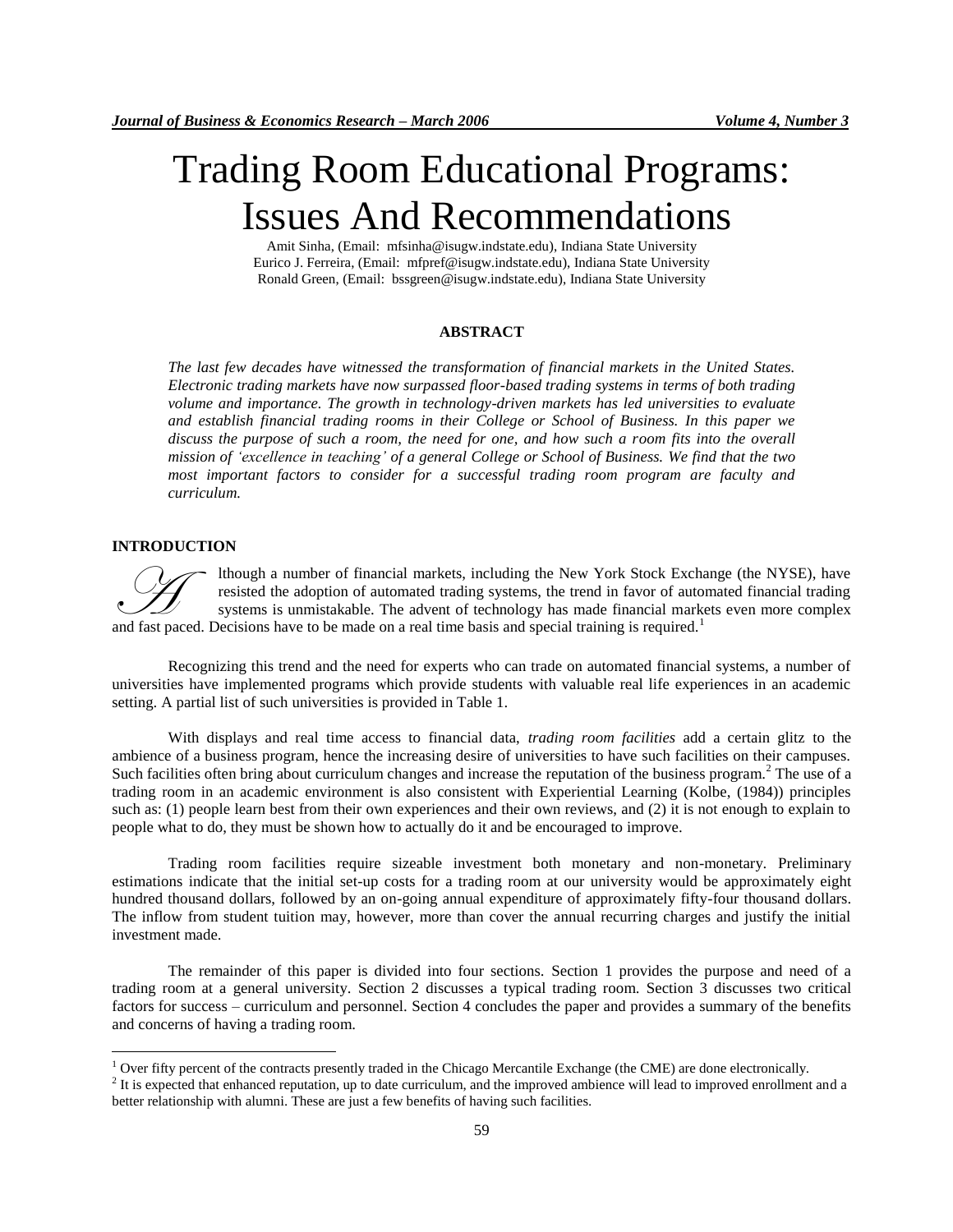| <b>Name Of University</b>                                                          | <b>Trading Room Emphasis</b>                                                                                               | <b>Tuition</b>                                                                                                                     |  |
|------------------------------------------------------------------------------------|----------------------------------------------------------------------------------------------------------------------------|------------------------------------------------------------------------------------------------------------------------------------|--|
| <b>MIT</b>                                                                         | Financial Management. Strategy; Financial<br>Engineering; Practical Application of Finance<br>Theory                       | \$32,000                                                                                                                           |  |
| Kent State                                                                         | Derivatives, Finance Engineering, Finance                                                                                  | \$17,000 in-state<br>\$25,000 out-of-state                                                                                         |  |
| Penn State                                                                         | Management,<br>Debt/Equity Trading; Financial Information<br>Systems; etc.                                                 |                                                                                                                                    |  |
| St. Joseph's University                                                            | Practical Application for Finance Students                                                                                 | Undergrad: \$22,610/year<br>MBA: \$1,800/course                                                                                    |  |
| University of Virginia                                                             | Practical Application for Finance Students                                                                                 | Undergrad: \$4,600 in-state;<br>\$19,800 out-of-state<br>Grad: \$20,150 in-state; \$25,150 out-of-state                            |  |
| <b>Baruch College</b>                                                              | Practical Application for Finance Students                                                                                 | Undergrad: \$170/credit in-state; \$360/credit<br>out-of-state; MBA: \$330/credit in-state;<br>\$555/credit out-of-state           |  |
| George Washington<br>University                                                    | Practical Application of Finance Theory                                                                                    | Undergrad: \$41,000/year                                                                                                           |  |
| <b>Rutgers Business School</b>                                                     | Practical Application for Finance Students                                                                                 | \$14,500/year in-state;<br>\$20,484/year out-of-state                                                                              |  |
| Oklahoma State University                                                          | <b>Risk Management</b>                                                                                                     | Grad: \$208/credit hr. in-state; \$375/credit<br>hr. out-of-state                                                                  |  |
| Alaska Pacific University                                                          | Global Finance Applications                                                                                                | \$450/credit hr.                                                                                                                   |  |
| Ithaca College Center for<br>Trade and Analysis of<br><b>Financial Instruments</b> | Financial, Currency, and Commodity Markets                                                                                 | \$696/credit hr.                                                                                                                   |  |
| Michigan State University                                                          | Financial Modeling, Valuation                                                                                              | Undergrad: \$13,572/year in-state; \$22,580<br>out-of-state; Grad: \$15,460/year in-state;<br>\$20,342/year out-of-state           |  |
| University of Michigan                                                             | Practical Application for Finance Students                                                                                 | Grad: \$42,932/year in-state; \$47,932/year<br>out-of-state; Undergrad: Undergrad -<br>unavailable                                 |  |
| University of Maryland                                                             | Market Microstructure, Risk Management<br>Strategies, Derivatives Pricing, Financing and<br>Valuation                      | \$750/credit hr. in-state;<br>\$1,236/credit hr. out-of-state                                                                      |  |
| William Paterson University<br>Christos M. Costakos<br>College of Business         | Asset Pricing Models, Option Models                                                                                        | Undergrad: \$6,400/year in-state;<br>\$10,200/year out-of-state; Grad: \$358/credit<br>hr. in-state; \$535/credit hr. out-of-state |  |
| University of Rhode Island                                                         | N/A                                                                                                                        |                                                                                                                                    |  |
| University of Washington<br><b>Business</b>                                        | Practical Application for Finance Students                                                                                 | Undergrad: \$15,243/year in-state;<br>\$26,339/year out-of-state;<br>Grad: N/A                                                     |  |
| UT Austin                                                                          | Investments, Information Impact<br>Management, MBA Investment Fund, LLC,<br><b>Executive Education</b>                     | MBA: \$27,635/year in-state; \$41,795 out-<br>of-state; \$42,441 international                                                     |  |
| Wake Forest University                                                             | Finance Concentration: Investment Banking,<br>Corporate Finance, Financial Analysis,<br>Security Analysis/Asset Management | \$26,500 per year                                                                                                                  |  |
| University of St. Thomas                                                           | <b>Investment Fund Management</b>                                                                                          |                                                                                                                                    |  |

**Table 1: List Of Universities With Trading Room In Operation**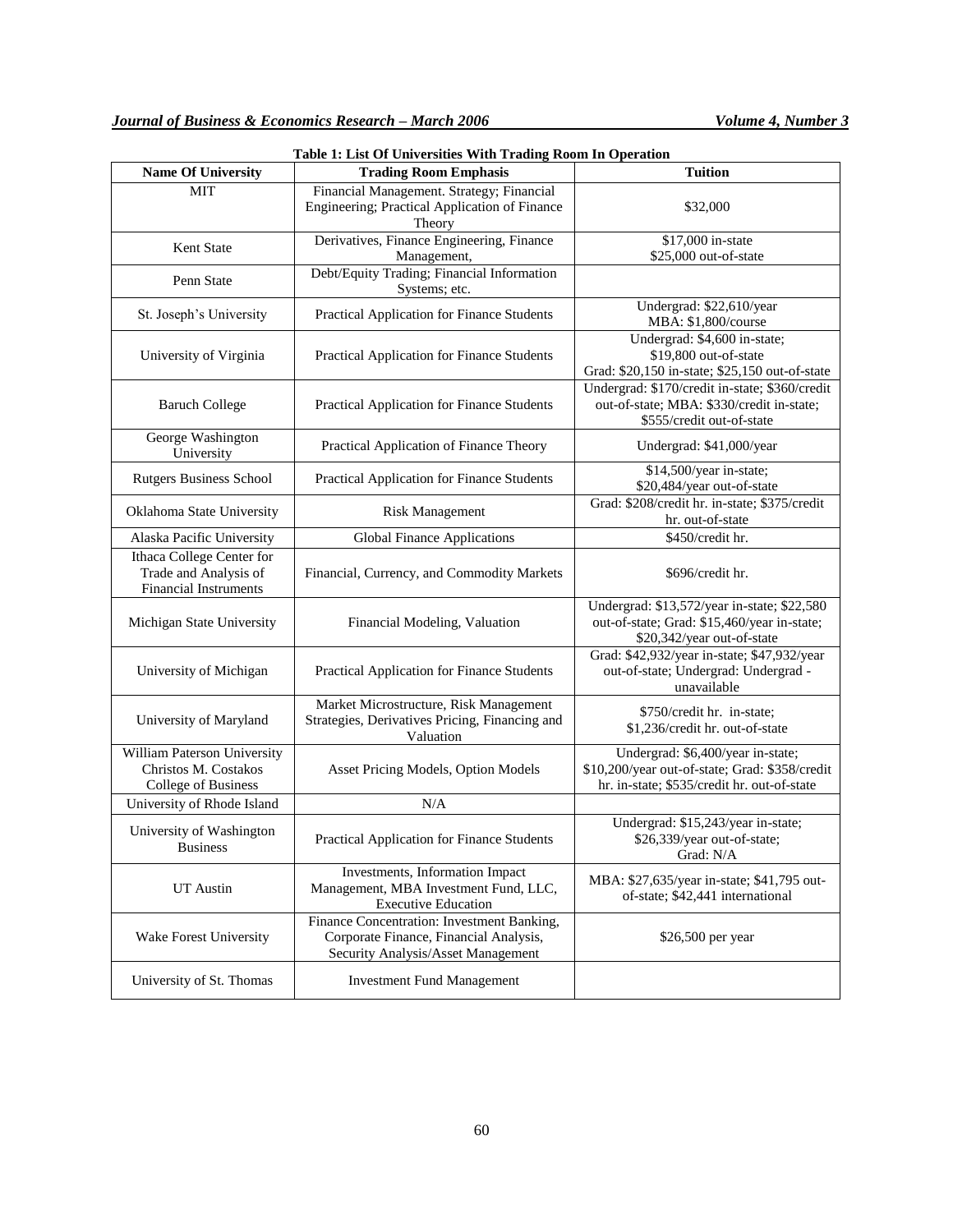# **PURPOSE AND NEED**

The purpose of a trading room at a university is to provide a center for learning which facilitates the training of students as financial traders and increases awareness of financial markets, their workings, and their rules and regulations. The desire to have a trading room is also consistent with a business college"s mission of "*excellence in teaching.*"

A trading room provides business students - especially economics and finance majors or minors – with valuable real world experiences in an academic environment. By learning and understanding the microstructure of financial markets, students can better develop and implement trading strategies to fulfill the performance requirements of their clients when they graduate and accept positions in the industry. A mission of excellence in teaching is consistent with this type of experiential learning initiative**.** 

Clearly, financial markets in the United States have undergone drastic changes in the last few decades. Until a few years ago, the dominant types of stock markets were floor-based like the NYSE. Since the establishment of the National Association of Securities Dealers Automated Quotation (the NASDAQ) system in the early 1970s, there has been a proliferation of automated trading systems, and, although floor-based trading may continue to exist for some time, it faces increasing competition from automated trading systems. In the last few years, the NASDAQ has overtaken the NYSE in both share and dollar volume transaction.<sup>3</sup> In the derivatives markets, the International Securities Markets achieved a sixteen percent share of US equity option trading (Harris (2003)) within eighteen months of their 2000 launch. Thus, the importance of automated trading systems cannot be over-emphasized. Even the NYSE, which to date has resisted full automation, has adopted some form of electronic trading.

Automated trading systems perform better than floor-based trading systems in the following areas: speed, accessibility, convenience, and costs, including set-up, labor and communications. Automated systems are also superior at providing audit trails. However, in spite of their apparent advantages, most floor-based exchanges in the United States, such as the NYSE and the Chicago Board of Trade (the CBOT), have resisted using automated trading mechanisms. In addition, some floor-trading supporters have justified their resistance by pointing to failed attempts to establish automated trading systems, such as those at the Arizona Stock Exchange and the Optimark system. <sup>4</sup>

Globally, however, there has been some spectacular success for automated trading systems. The Paris Bourse established an automated trading system in 1989 and since then much of the trading on French stocks has migrated from London to Paris. The electronic German DTB futures exchange also succeeded in moving trading in German Tbond futures from the London International Financial Futures Exchange (the LIFFE) to itself.

Proponents of floor-based systems suggest that their tremendous success is largely due to their floor-based market structure. However, as automated trading structures are being adopted, and increasingly providing the same, or better, level of service as floor-based trading systems, the resistance to automated trading systems has been on the decline, and automated trading structures are expected to become more prevalent in the United States of America.

Keeping this trend in perspective, a number of universities in the United States have established facilities that provide "an accurate simulation of a live trading floor." The term "trading room" or "trading floor" is usually used to refer to such a facility. It can also be observed from Table 1 that university trading rooms, such as those at Oklahoma State, Michigan State and Penn State, among others, have primarily focused on the equity market. Only a few have focused on financial derivatives, commodities, or commodity derivatives. Kent State University places its primary focus on financial derivatives, while Ithaca College includes commodities as one of its areas of focus. Hence, we believe that some of the soon-to-be-created trading rooms should focus on commodity and commodity derivatives. Such trading rooms would join the few in the nation which have an integrated commodity and commodity derivative

 $\overline{a}$ 

<sup>3</sup> Source: NASD Economic Research, as of June 6, 2000.

<sup>&</sup>lt;sup>4</sup> Using a CRAY supercomputer, Optimark provided a highly innovative trading system. Traders could create "profiles" for their orders. In spite of the initial excitement, it did not generate much order flow. Accumulated losses through September 2001 were 406 million dollars.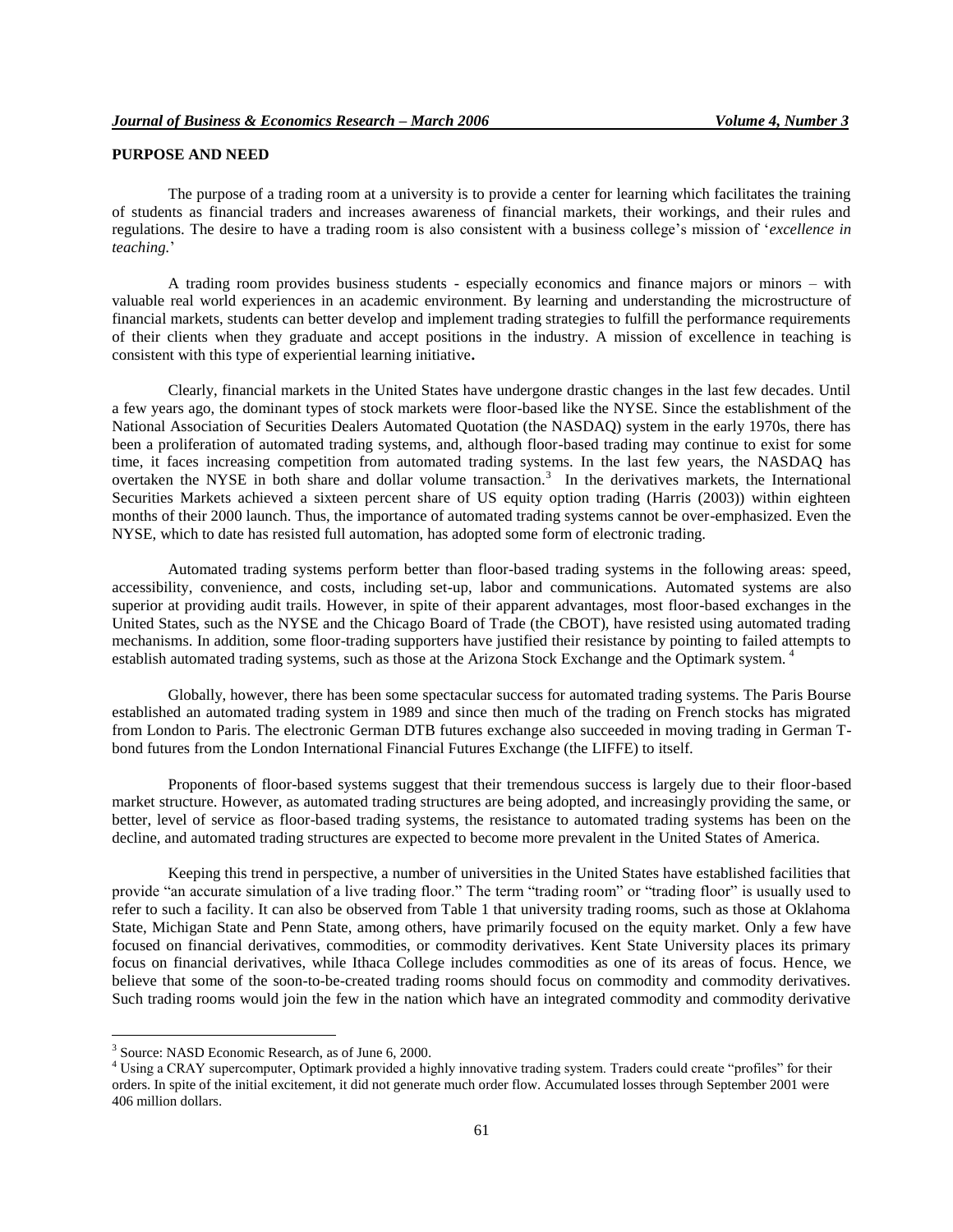focus. A list of commodity and commodity derivative exchanges with their websites and addresses is included in Table 2.

One issue of concern, if a university decides to pursue the commodity and commodity derivative route, however, is that not all students who want to undergo training as a financial trader would be interested in commodities and commodity derivatives trading. One strategy to accommodate this fact would be to have the trading room linked to an equity exchange, which could be either the NASDAQ or the NYSE, or both, depending on the cost of linking to these exchanges. The trading floor would then allow for trading with equities, which are the most popular financial assets in the United States.

Indeed, a trading room that incorporates trading in equities, commodities, and commodity derivatives, with an integrated curriculum, would provide an opportunity for students that perhaps no other program or university currently provides in the United States. Moreover, given the expected need for finance professionals who would be skilled enough for trading in financial assets, and the uniqueness of such a trading room program, investing in it would be a worthwhile decision for any university.

| <b>Name</b>                        | <b>Commodity Products</b>                                                                                                                                        | <b>Home Page</b>                  |
|------------------------------------|------------------------------------------------------------------------------------------------------------------------------------------------------------------|-----------------------------------|
| Chicago Mercantile<br>Exchange     | Live Cattle, Feeder Cattle, Lean Hogs, Pork Bellies,<br>http://www.cme.com/<br>Lumber, Dairy.                                                                    |                                   |
| Chicago Board of<br>Trade          | Live Cattle, Feeder Cattle, Lean Hogs, Pork Bellies,<br>Lumber, Currencies, S & P 500, Mini S&P 500,<br>Mini NASDAQ, Mid Cap 400, Nikkei 225,<br>Treasury Bills. | http://www.cbot.com/              |
| New York<br>Mercantile<br>Exchange | Unleaded Gas, Heating Oil, Natural Gas, Crude Oil,<br>Platinum, Palladium, Silver, Gold, Copper.                                                                 | http://www.nymex.com              |
| New York Board of<br>Trade         | Coffee, Sugar, Cocoa, Cotton, Orange Juice,<br>NYFE, FINEX, SPCI, CRB.                                                                                           | http://www.nybot.com              |
| Kansas City Board<br>of Trade      | KC Value Line, KC Mini Value Line, KC Wheat.                                                                                                                     | http://www.kcbt.com/products.html |
| Minneapolis Grain<br>Exchange      | Hard Red Spring Wheat, Hard Winter Wheat Index<br>(HWI), National Corn Index (NCI) and National<br>Soybean Index (NSI).                                          | http://www.mgex.com/index.cfm     |

|  |  |  |  | Table 2: Commodity Exchanges, Products, and Home Page |
|--|--|--|--|-------------------------------------------------------|
|--|--|--|--|-------------------------------------------------------|

# **TYPICAL TRADING ROOM**

 $\overline{a}$ 

The trading room in the academic environment differs from university to university and may reflect a university's desire to have a trading room that closely resembles those found in the real world.<sup>5</sup>

Basically, the layout of a trading room includes a large room surrounded by a number of small rooms. The large room may serve as the instructional room and the small rooms may have different purposes. One of the small rooms, for instance, may serve as a conference room, while another may house the network and other equipment. Another small room may have additional computers which can be used when the main room is in use by a class. Another small room may be useful as a faculty room or control room.

<sup>&</sup>lt;sup>5</sup> Examples of trading room facilities may be provided upon request.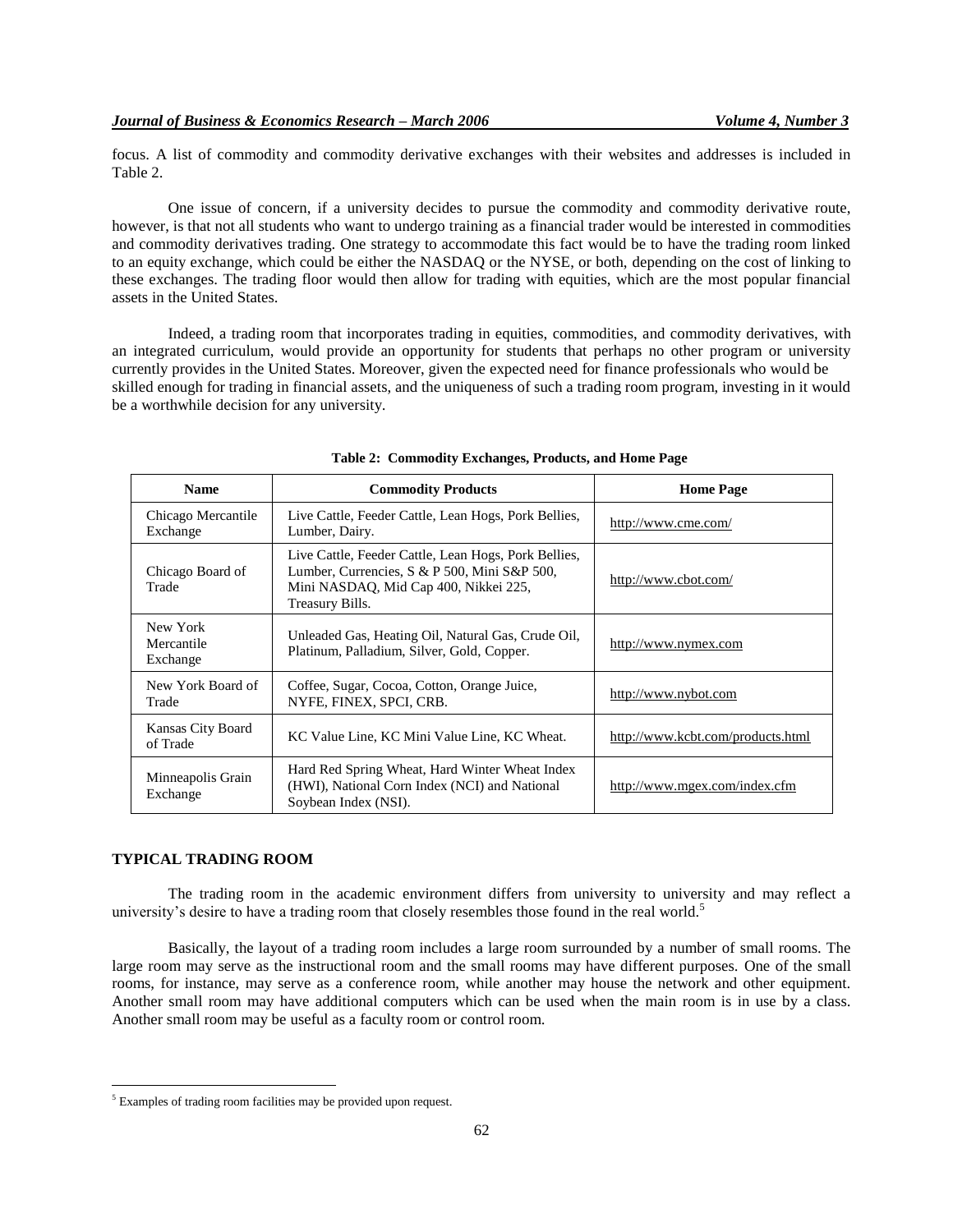# *Journal of Business & Economics Research – March 2006 Volume 4, Number 3*

In general, the instructional room has the centrally located teaching station and the trading stations for students. It also houses the audio-visual equipment needed for instructional purposes and displays. In the instructional room at Penn State, for instance, two 64-block ticker boards are used to display data from Bloomberg, Reuters, and the data feed from the exchanges. Streaming tickers line the back and side of the room and are used to display additional data. The two projector screens along with three plasma screens can display instructional material from the professor"s computer, Bloomberg, VCR, Reuters, document camera, or any other source in the room. In addition to having a laptop and other peripherals, the room is also equipped with video conferencing capabilities.

The number of terminals in the trading room depends on the desired class size, glitz and ambience. A financial trading room can provide a sense of technological sophistication and, if appropriately located in the business school, it can significantly affect the ambience of the entire school.

The two integral parts of the trading room are the data feed and the computer technology used for the data feed. The data feed consists of data from exchanges and from database providers such as Bloomberg or Reuters. The computer technology component consists of hardware and software. Hardware includes both the PCs and the computer network. Due to the volume of data that is processed, the trading room needs to have top of the line PCs as well as networks. As part of the hardware, appropriate satellite connectivity may have to be maintained depending upon how the data feed from the exchanges are obtained.

A number of software packages are required. One of the most important is the Financial Trading System. This system simulates trading without the real transaction being carried out. With this system, if a student based in trading room decides to adopt a particular position, the trading system carries out that transaction with live data coming in from the exchanges, but information about the transaction is not sent back to the exchanges. The student can experience feeling part of a real transaction without the transaction being real. Other software packages that may be needed in a trading room include Matlab and SAS. Both of these are statistical packages and are very popular in the finance service industry.

## **CRITICAL ISSUES: CURRICULUM AND PERSONNEL**

Although several universities have trading program facilities, not all have been able to run and utilize them successfully. Two main critical factors determine the success of the trading-room training program: (a) curriculum and (b) personnel.

# **Curriculum**

A list of Applied Economics and/or Finance courses offered in our hypothetical university, included in Table 3*,* is used herein for the purpose of example and discussion*.* As indicated, it comprises a total of sixteen courses. Of these sixteen, only four can make extensive use of the trading floor, but these would require adjustments to their way of teaching.

These courses are named *Applied Economics and Financial Modeling*, *Speculative Markets, Principles of Investments,* and *Security Analysis and Portfolio Management.* For example, *Applied Economics and Financial Modeling* examines statistical and econometric models for forecasting. However, to design and implement a particular model in a particular financial market, a person has to understand the microstructure of that financial market. The course *Speculative Markets* provides knowledge about the financial derivative markets. However, the amount of course material that needs to be covered in class is such that students would be ready to use the trading room only after they have completed the course. The courses *Principles of Investments* and *Security Analysis and Portfolio Management* have the same related issues, and *Fundamentals of Finance* and *Managerial Economics I*/*Business Finance* are introductory courses, for which the trading room can only be utilized to show some aspects of financial trading to the students.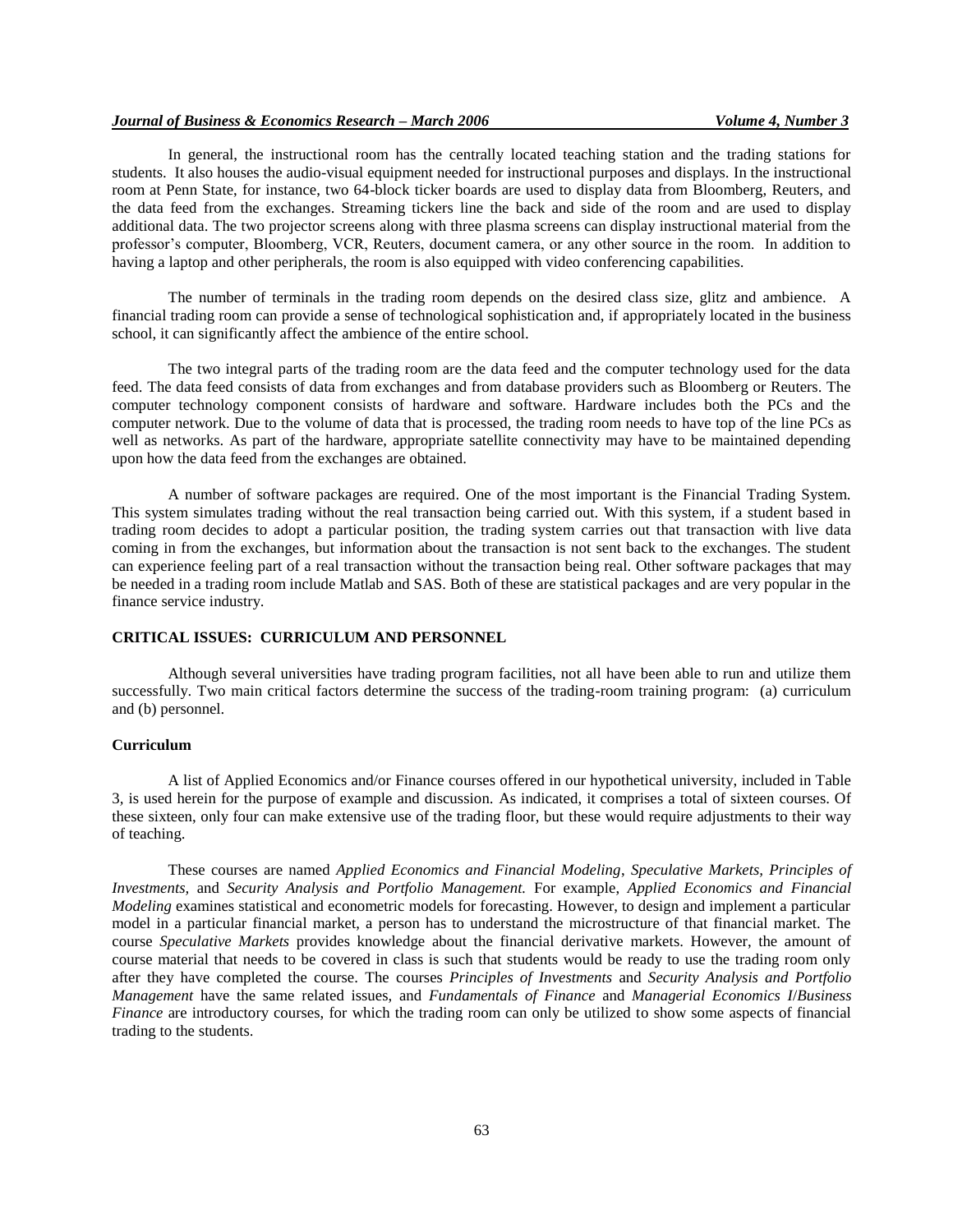| Course                       | <b>Description</b>                                                                                                                                                                            |
|------------------------------|-----------------------------------------------------------------------------------------------------------------------------------------------------------------------------------------------|
| Fundamentals of              | Explores the financial system and the changing environment within which the financial manager<br>works and to which he/she must continually adjust. This is an introductory course in finance |
| Finance                      | reflecting mainly the needs of non-business majors.                                                                                                                                           |
| <b>Managerial Economics</b>  | Examines the methods utilized by corporations in securing and utilizing capital, capital                                                                                                      |
| I/ Business Finance          | structure, and characteristics of alternative forms of capital.                                                                                                                               |
| Principles of                | Teaches the essential qualities of good investments, exchanges, and methods of trading stocks                                                                                                 |
| Investments                  | and bonds.                                                                                                                                                                                    |
|                              | An introduction to the legal, economic, and financial environment of real estate transactions.                                                                                                |
| Real Estate Principles       | Topics include property rights, buying, financing, and selling of real estate.                                                                                                                |
|                              | Students learn of the legal environment of the financing of real estate, availability and sources of                                                                                          |
| <b>Real Estate Finance</b>   | mortgage funds, affordability and decisions to borrow on owner-occupied residences, and<br>analysis for financing income producing properties.                                                |
|                              | In depth coverage of the traditional approaches to real estate appraisal, emphasizing the                                                                                                     |
| <b>Real Estate Valuation</b> | discounted cash flow techniques for income properties. Discusses techniques for analyzing the<br>real estate market and forecasting cash flows                                                |
| <b>Managerial Economics</b>  | A comprehensive terminal course that gives consideration to developing sound financial policies                                                                                               |
| II/Financial                 | in the firm. The course will use cases to develop concepts in such areas as capital budgeting and                                                                                             |
| Management                   | capital structure.                                                                                                                                                                            |
| International                | This course deals with theoretical and practical issues of corporate financial management in an                                                                                               |
| Economics and                | international environment. Emphasis is placed on decision making by multinational firms in                                                                                                    |
| <b>Financial Management</b>  | capital budgeting, working capital management, and the procurement of funds in international<br>markets.                                                                                      |
| Security Analysis and        | An examination of the precepts underlying the valuation of securities and an analytical handling                                                                                              |
| Portfolio Management         | of the various techniques of securities analysis.                                                                                                                                             |
|                              | This course examines both practical and theoretical aspects of financial futures and                                                                                                          |
| <b>Speculative Markets</b>   | options markets. Included will be discussions of theoretical models, hedging strategies,                                                                                                      |
|                              | and the practical uses of these securities.                                                                                                                                                   |
|                              | In this course, models for asset allocation, security selection, portfolio hedging, stocks                                                                                                    |
| <b>Applied Economics</b>     | valuation, bond valuation, and derivative pricing are discussed. Simple statistical and                                                                                                       |
| and Financial                | econometric methods of forecasting may be examined. The course is an elective                                                                                                                 |
| Modeling                     | intended for students who are in the finance track (minors and majors).                                                                                                                       |
|                              |                                                                                                                                                                                               |
|                              | Students work during the summer in a program approved by the employer and faculty.                                                                                                            |
| Internship                   | Positions and credit hours must be approved prior to registration. A written report is                                                                                                        |
|                              | required of the student and a written evaluation by the employer must be made to the                                                                                                          |
|                              | supervising university instructor.                                                                                                                                                            |
|                              | This course focuses on the institutional structure of the financial system. Surveys both                                                                                                      |
| Financial                    | the public and private sectors of our money and credit economy. Emphasis placed on                                                                                                            |
| Institutions                 | understanding the impact of the commercial banking system, financial intermediaries,                                                                                                          |
|                              | and public finance needs upon the conduct of business finance.                                                                                                                                |
| <b>Commercial Bank</b>       | Investigates the procedures used for appraisal of credit risks and selection of                                                                                                               |
| Management                   | investments. Attention is given to the influence of the regulatory environment and the                                                                                                        |
|                              | problem of shifts in deposit liabilities.                                                                                                                                                     |
| Short-Term                   | The activities and principles of short-term financial management are developed and                                                                                                            |
|                              | analyzed. The treasury function and its relationship to cash management, credit                                                                                                               |
| Financial                    | management, and money market investments is studied. Practices in the field of                                                                                                                |
| Management                   | working capital management are also described and evaluated.                                                                                                                                  |
|                              | Investigation of significant current topics in practice and theory in the areas of                                                                                                            |
| Seminar                      | corporate financial management, money markets, investments, commercial banking,                                                                                                               |
|                              | and financial institutions.                                                                                                                                                                   |
|                              |                                                                                                                                                                                               |

**Table 3: List of Existing Applied Economics/Finance Courses at Hypothetical University**

Therefore, new courses need to be introduced in order to justify making an investment in a trading floor. Table 4 provides a list of eleven courses that can make use of the trading floor. Of these eleven courses, our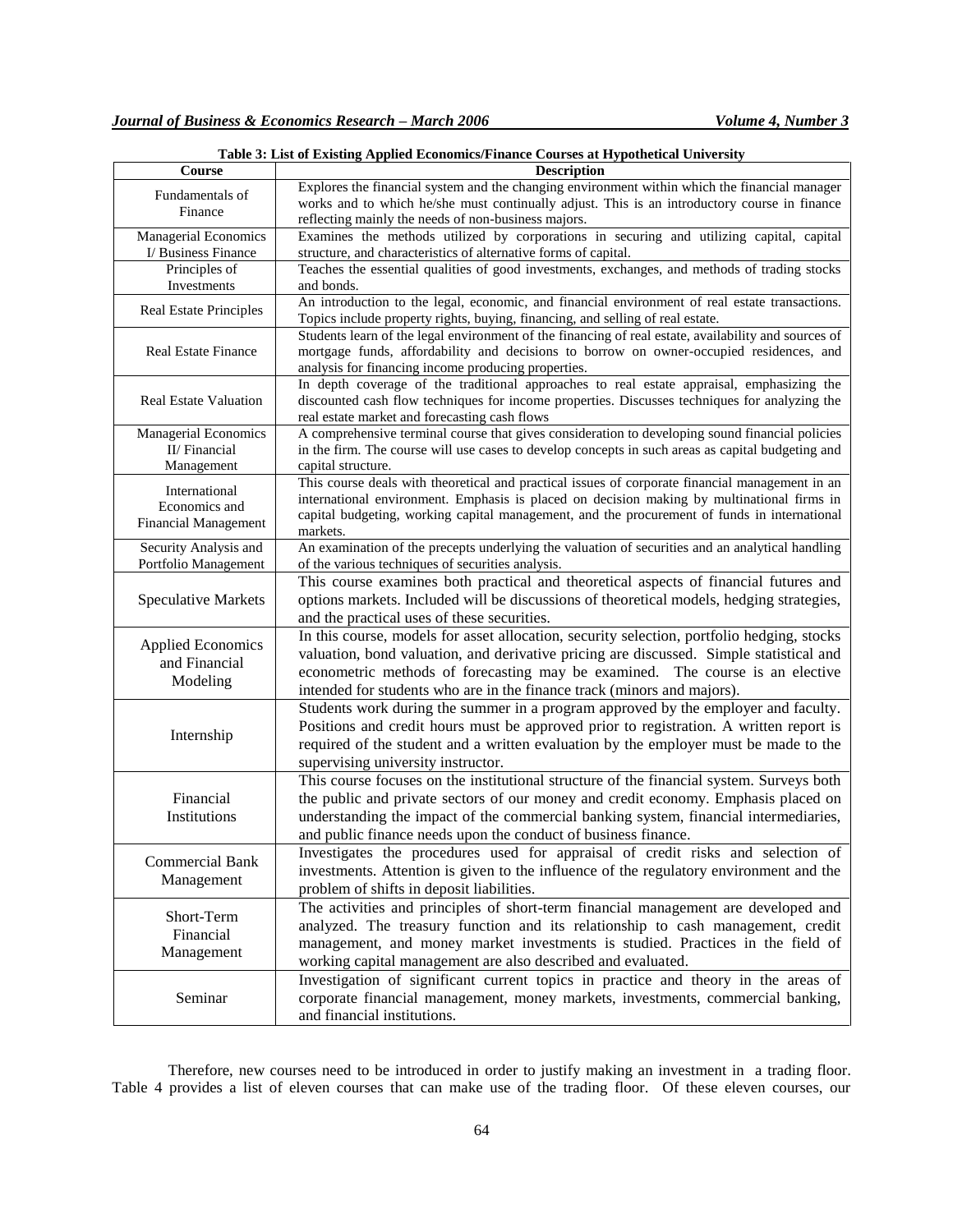hypothetical university already offers six and would need to introduce five new courses. The five new courses are *Market Microstructure, Quantitative Methods in Economics and Finance, Negotiating Financial Transactions, Legal and Ethical Issues* and *Seminar: Advanced Project Modeling.* Exhibit 4 also provides brief descriptions of the five new courses.

| Course                                                  | <b>Description</b>                                                                                                                                                                                                                                                                                                                                                                                                                                                                                                                                                                             |  |
|---------------------------------------------------------|------------------------------------------------------------------------------------------------------------------------------------------------------------------------------------------------------------------------------------------------------------------------------------------------------------------------------------------------------------------------------------------------------------------------------------------------------------------------------------------------------------------------------------------------------------------------------------------------|--|
| Fundamentals of<br>Finance*                             | Explores the financial system and the changing environment within which the financial<br>manager works and to which he/she must continually adjust. This is an introductory course in<br>finance reflecting mainly the needs of non-business majors.                                                                                                                                                                                                                                                                                                                                           |  |
| Managerial Economics I/<br>Business Finance*            | Examines the methods utilized by corporations in securing and utilizing capital, capital<br>structure, and characteristics of alternative forms of capital.                                                                                                                                                                                                                                                                                                                                                                                                                                    |  |
| Principles of Investments*                              | Teaches the essential qualities of good investments, the exchanges, and methods of trading<br>stocks and bonds. Needs to incorporate Financial Statement Analysis. This course will<br>introduce fundamental concepts and techniques of common stock valuation. Analytical and<br>judgmental skills are developed, in order to improve decision-making capacity in purchasing<br>common stock. The theory covered in this course is supported by trading room activities using<br>Bloomberg.                                                                                                   |  |
| Speculative Markets*                                    | This course examines both practical and theoretical aspects of financial futures and options<br>markets. Included will be discussions of theoretical models, hedging strategies, and the<br>practical uses of these securities.                                                                                                                                                                                                                                                                                                                                                                |  |
| Security Analysis and<br>Portfolio Management*          | An examination of the precepts underlying the valuation of securities and an analytical<br>handling of the various techniques of securities analysis.                                                                                                                                                                                                                                                                                                                                                                                                                                          |  |
| Applied Economics and<br>Financial Modeling*            | In this course, models for asset allocation, security selection, portfolio hedging, stocks<br>valuation, bond valuation, and derivative pricing are discussed. Simple statistical and<br>econometric methods of forecasting may be examined. The course is an elective intended for<br>students who are in the finance track (minors and majors).                                                                                                                                                                                                                                              |  |
| Market Microstructure                                   | This course provides students with an understanding of how financial markets work, and how<br>government and exchanges regulate them. Students will gain an understanding of how prices<br>reflect information about fundamental values, what affects market liquidity, and how to<br>design trading strategies to exploit market mispricing.                                                                                                                                                                                                                                                  |  |
| Quantitative Methods in<br><b>Economics and Finance</b> | In this course, students are introduced to differential calculus. Optimization and simulations<br>are also addressed using Matlab and Crystal Ball. Pricing models are derived and<br>implemented. Students gain hands-on experience in about time series models like ARIMA,<br>GARCH, unit roots and co-integration, and vector autoregressive models.                                                                                                                                                                                                                                        |  |
| <b>Negotiating Financial</b><br>Transactions            | This course introduces students to the daily activities of a real trading room: the use of trading<br>and financial information platforms such as Reuters and Bloomberg, the analysis of the<br>principal markets (equity, FX, Bond, and Commodity), and the role of the different market<br>participants.                                                                                                                                                                                                                                                                                     |  |
| Legal and Ethical Issues                                | This course provides students with an understanding of the legal, regulatory and compliance<br>aspects of exchanges. The microstructures of exchanges are greatly influenced by the rules<br>and regulations that govern them. An understanding of these rules and regulations provides an<br>understanding of do's and don'ts, which are very important while devising trading strategies.                                                                                                                                                                                                    |  |
| Seminar: Advanced<br><b>Modeling Project</b>            | The purpose of these projects is application of theoretical models learned in various courses.<br>The main objective of this course is to train students to develop trading strategies that can be<br>implemented within constraints set by the rules and regulation of exchanges. The faculty's<br>role is to be a facilitator, and as such faculty input will be minimal and focused on the quality<br>of work done by the student. Students will undertake a variety of individual and small-group<br>projects. Students must complete all other courses before signing up for this course. |  |

| Table 4: List of Courses Needed For Trading Room-Related Programs |  |
|-------------------------------------------------------------------|--|
|-------------------------------------------------------------------|--|

\* Indicates courses already offered by our hypothetical university.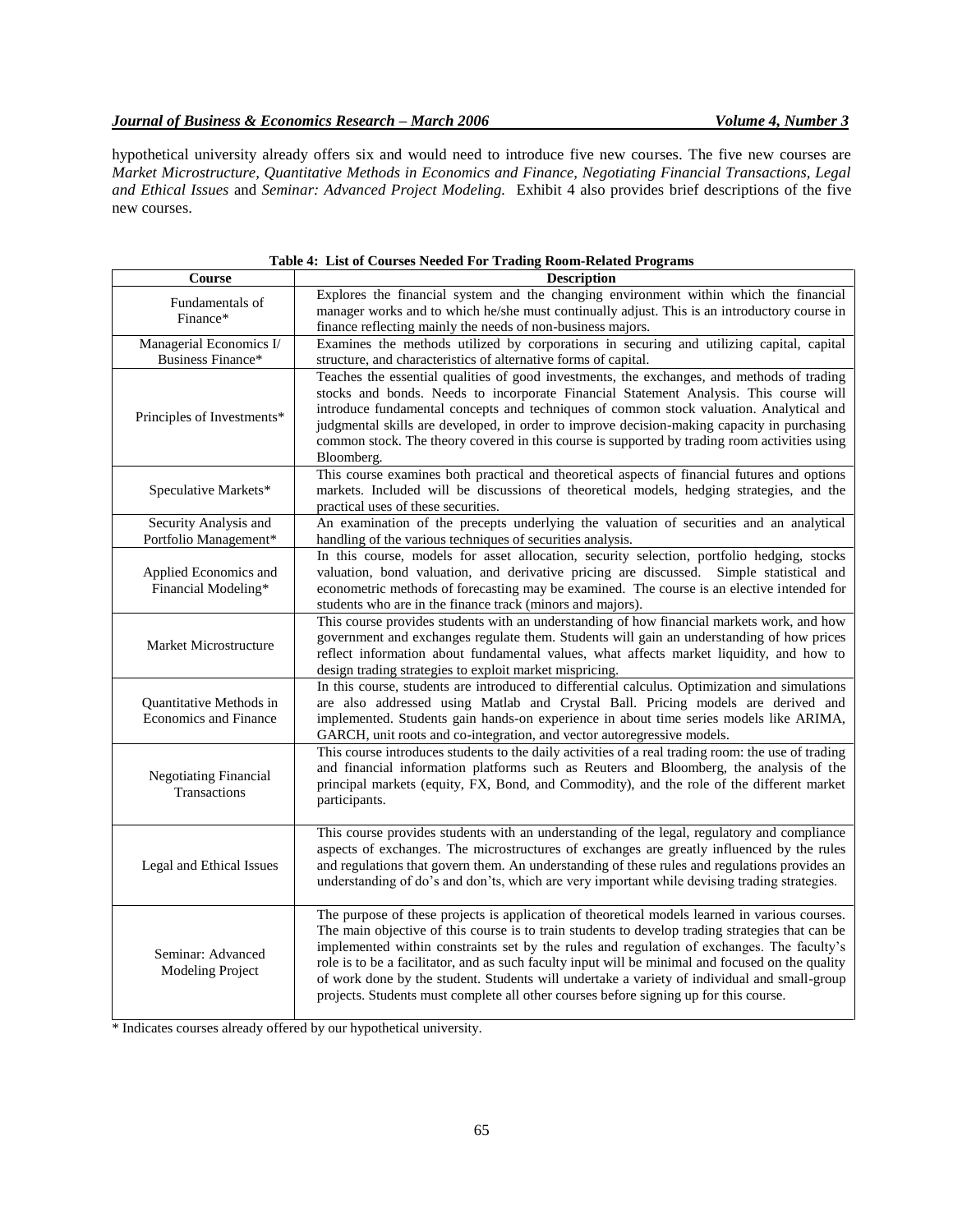## **Personnel**

A critical factor for the successful usage of the trading room is personnel – teachers, support staff, and "champions" for the trading room. The quality of instruction in the trading room depends on the interest and the desire of the faculty to innovate and use the resources. At various institutions, experience shows that not all faculty members are interested in teaching courses that use the trading room. Moreover, some faculty members may be reluctant to spend time learning new software packages, or financial databases. This issue is of concern, even if the entire applied economics and finance faculty were interested in using the trading room.

As we previously mentioned for our hypothetical college, at least five new courses need to be introduced in order to fully utilize the trading room. Assuming the applied economics/finance program at our hypothetical university may have five faculty members, each with a course load of three hours per semester, introducing and offering five new courses may put too much strain on those current faculty members. Thus, new faculty may have to be recruited or part-time faculty may be required for lower-level classes to free up time for the tenure-line faculty to teach advanced classes. Unfortunately, the quality of instruction in the courses taught by the part-time instructors may suffer. As a result, tenure-line faculty may have to review the course material covered in the lower-level courses for quality control purposes, because the part-time instructors may not be subjecting students to the level of rigor that is required by the program.

Faculty consideration becomes an even more critical issue if a program is not built around the trading room. If courses designed to use the trading room are not required, the use of the trading room would be dependent upon the interest of the faculty. As gaining new knowledge and skills would require faculty to take time away from their already existing research, teaching, or service commitments, faculty members may not have any incentive to retrain themselves. If faculty interest and training are not properly addressed, the investment in a trading room may be unjustified.

Although not as critical as faculty interest and training, support staff may still be an important consideration. Support staff is needed to help students learn how to program statistical packages. Economics and finance teachers are responsible for teaching applied economics concepts and showing students how to use and program statistical packages. However, assuming a class size of twenty-five students, for instance, faculty members may not have enough time to provide sufficient attention to each student. Additional support staff, such as graduate students working as teaching assistants, would be needed.

Another major factor that has determined the success or failure of trading rooms at a few institutions is the "champion" of the trading room. The champion, who could be a department chair, program coordinator or a faculty member, takes care of a variety of issues that arise just by having the trading room. The role of the champion is that of a facilitator. The champion is the person responsible for liaising with the contact person at the exchange and having problems fixed. The champion may also have to interact with firms and companies that will provide internship for students enrolled in the trading room program. Interacting with alumni may be another responsibility of the champion of the trading room. Another role is interaction with university officials for administrative purposes. The champion has been a critical success factor for a number of institutions and may have the same sort of impact for a new trading room program.

# **SUMMARY AND CONCLUSIONS**

If carefully organized and managed, a trading room provides many benefits that far outweigh the financial costs and concerns outlined herein. As previously mentioned, the two major expenses associated with a trading room are (1) the initial set up cost and (2) the on-going operating expenses. Although a budget for a trading room can vary, upon request the authors may provide one for a hypothetical university. As to the *benefits* related to a trading room, they are as follows: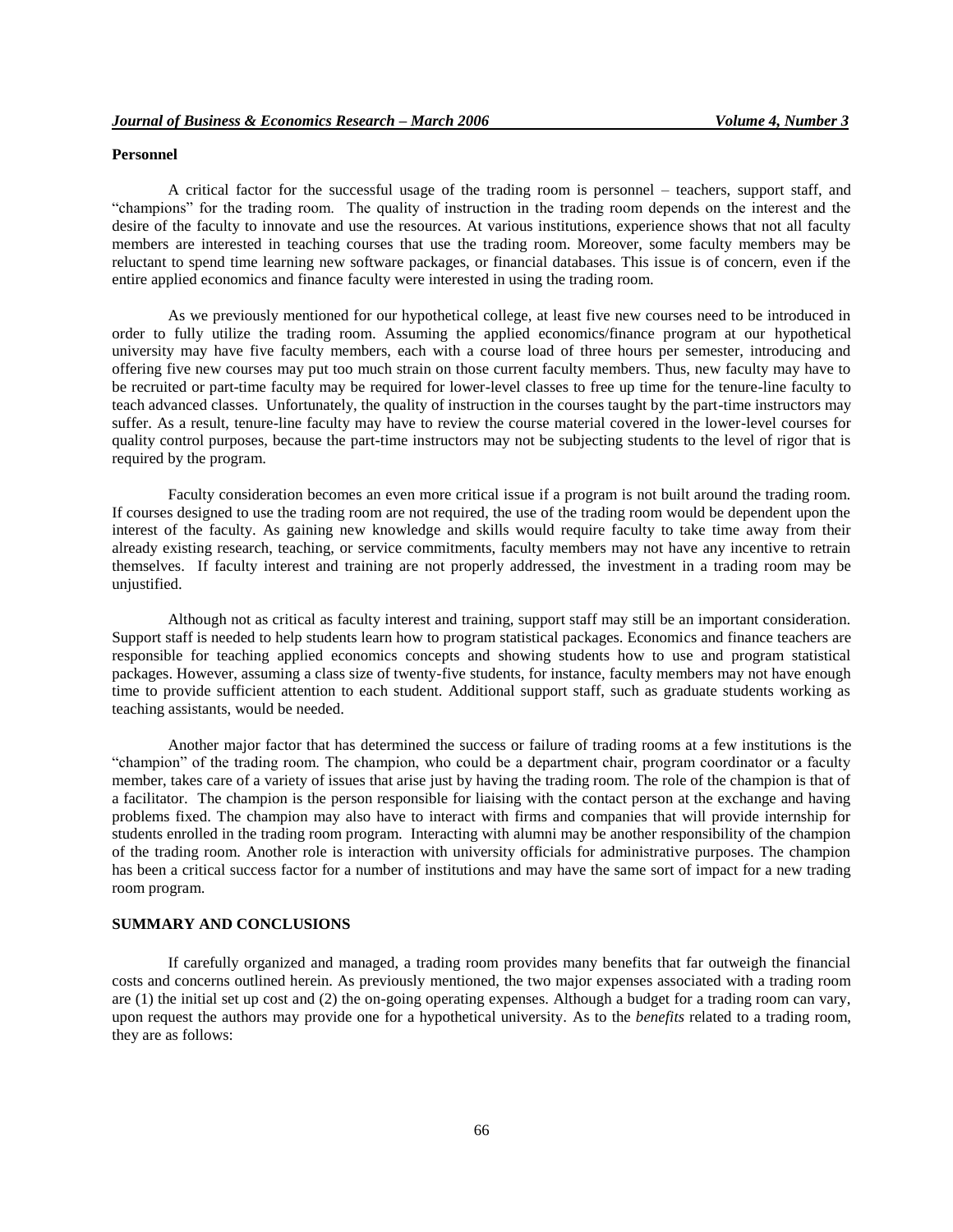# (1) **Reputation Capital**

The trading room with all its cutting edge technology – hardware, software, and real time data feed – will add to the *reputation capital* of any institution (Alexander et al. (2001)). The upscale equipment will bring a degree of sophistication that will enhance the reputation of the school or college. The trading room will also add to the ambience and learning environment. The excitement of the market, the electronic displays, and the high-tech nature of the trading room will communicate numerous positive attributes of the institution.

# (2) **Student Placements**

Graduates of the trading room program will be at a competitive advantage, as they will have been trained on equipment which is very similar to that used when they acquire positions within the industry. Employers will find these graduates economically attractive because they will not have to spend significant time and money training them. Students can anticipate more avenues of employment and higher salaries after graduation, among other rewards.

# (3) **Student Enrollment**

The trading floor may help an institution attract new students both within and outside the state, since the trading room will provide students with an opportunity to enroll in a high quality program.

# (4) **Faculty Recruiting**

The trading room may also make an institution more attractive to highly qualified faculty, when attempts are made to recruit new faculty members.

#### (5) **Faculty Research**

The type of data available in the trading room will be useful not only for the Economics and Finance faculty but also for faculty in Accounting, Statistics, and MIS. Real-time availability of reliable data will reduce the time spent on collecting and validating data, which can impact positively upon research productivity. Greater research output also enhances the reputation of an institution and helps maintain its accreditation.

#### (6) **Alumni Relations**

The trading room will improve the institution"s relationship with its alumni, both existing and new ones, as students graduate. Alumni will use the institution"s trading room initiatives to enhance its reputation both within the state and across the nation, adding to the prestige of the diploma earned from the university. This also places the university in a better position to solicitate donations and endowments from its alumni.

#### (7) **Industry Relationship**

The trading floor will also strengthen the university's relationship with the industry, especially with the exchanges to which our trading room will be linked. The exchanges will have an interest in the success of the program, especially considering that just a few universities provide training about products traded on the exchanges. Other industry participants will also have an interest because the university in question will be among the few from which they may recruit overall trained and qualified individuals.

#### (8) **Non-traditional Students**

The trading room will also help the university attract non-traditional students, i.e., students who already have jobs but who want to learn advanced trading to further their careers, or who are sent to university by their firms to upgrade their knowledge and skills. This would be especially attractive to professionals in or around major cities. As well, universities that are not in large, populated cities can have a trading room center so that non-traditional students